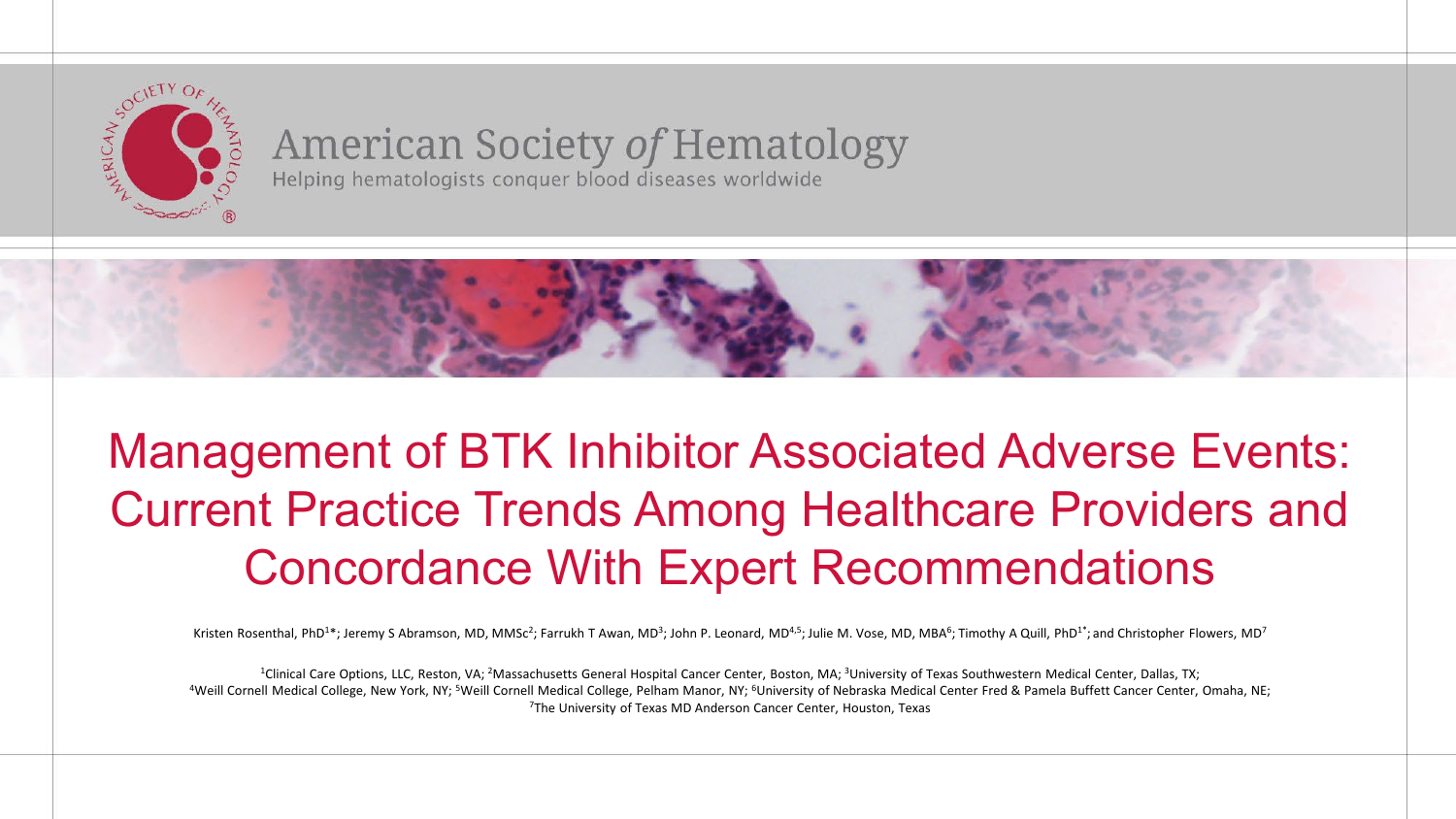## **Disclosures**

- **Kristen M. Rosenthal, PhD,** has no relevant financial relationships to disclose.
- **Jeremy S. Abramson, MD, MMSc,** has no relevant financial relationships to disclose.
- **Farrukh T. Awan, MD,** has served as consultant for AbbVie, AstraZeneca, Blueprint Medicines, Celgene, Dava Oncology, Genentech, Gilead Sciences, Janssen, Karyopharm, Kite, MEI Pharma, Pharmacyclics, and Sunesis.
- **John P. Leonard, MD,** has served as consultant for ADC Therapeutics, AstraZeneca, Bayer, Bristol-Myers Squibb/Celgene, Epizyme, Genmab, Gilead Sciences/Kite, Karyopharm, MEI Pharma, Miltenyi, Sutro, Regeneron, and Roche/Genentech.
- **Julie M. Vose, MD, MBA,** has served as consultant for AbbVie, AstraZeneca, Karyopharm, Loxo, Roche/Genentech, and Verastem; has received honoraria from AbbVie, Allogene, AstraZeneca, Celgene, Epizyme, Janssen, Karyopharm, Miltenyi Biotech, Loxo, Roche/Genentech, Wugen, and Verastem; and has received funds or research support from AstraZeneca, Bristol-Myers Squibb, Epizyme, Incyte, Kite/Gilead, Loxo, Novartis, and Seattle Genetics.
- **Timothy A. Quill, PhD,** has no relevant financial relationships to disclose.
- **Christopher Flowers, MD,** has served as consultant for AbbVie, Bayer, BeiGene, Celgene, Denovo, Genentech/ Hoffmann-La Roche, Gilead Sciences, Karyopharm, Pharmacyclics/Janssen, OptumRx, and Spectrum and has received funds for research support from AbbVie, Acerta, Burroughs Wellcome Fund, Celgene, Eastern Cooperative Oncology Group, Genentech/ Hoffmann-La Roche, Gilead Sciences, Millennium/Takeda, National Cancer Institute, TG Therapeutics, and V Foundation.

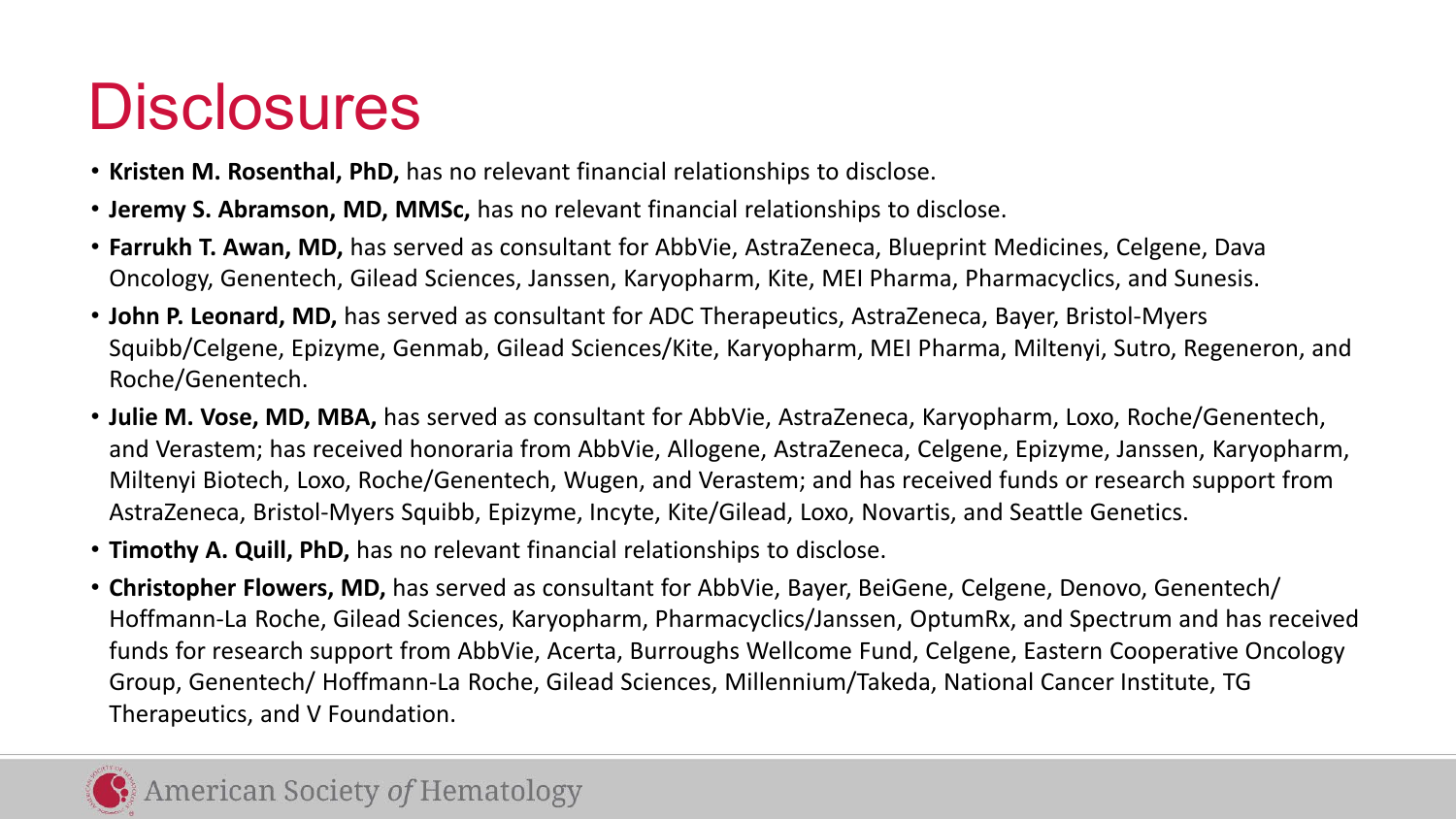# **Background**

- The advent of BTK inhibitors (BTKi; ibrutinib, acalabrutinib, zanubrutinib) has dramatically improved outcomes for many patients with B-cell malignancies
- To ensure optimal patient outcomes with BTKi therapy, it is essential to maintain both ongoing therapy and patient quality of life
	- These dual goals require prompt recognition and management of the unique adverse events (AEs) associated with BTKi therapy
- In 2019, we developed an online decision support tool to provide case specific guidance on managing BTKi AEs
- Here, we report data from this tool comparing expert recommendations and community HCPs management plans for defined patient scenarios

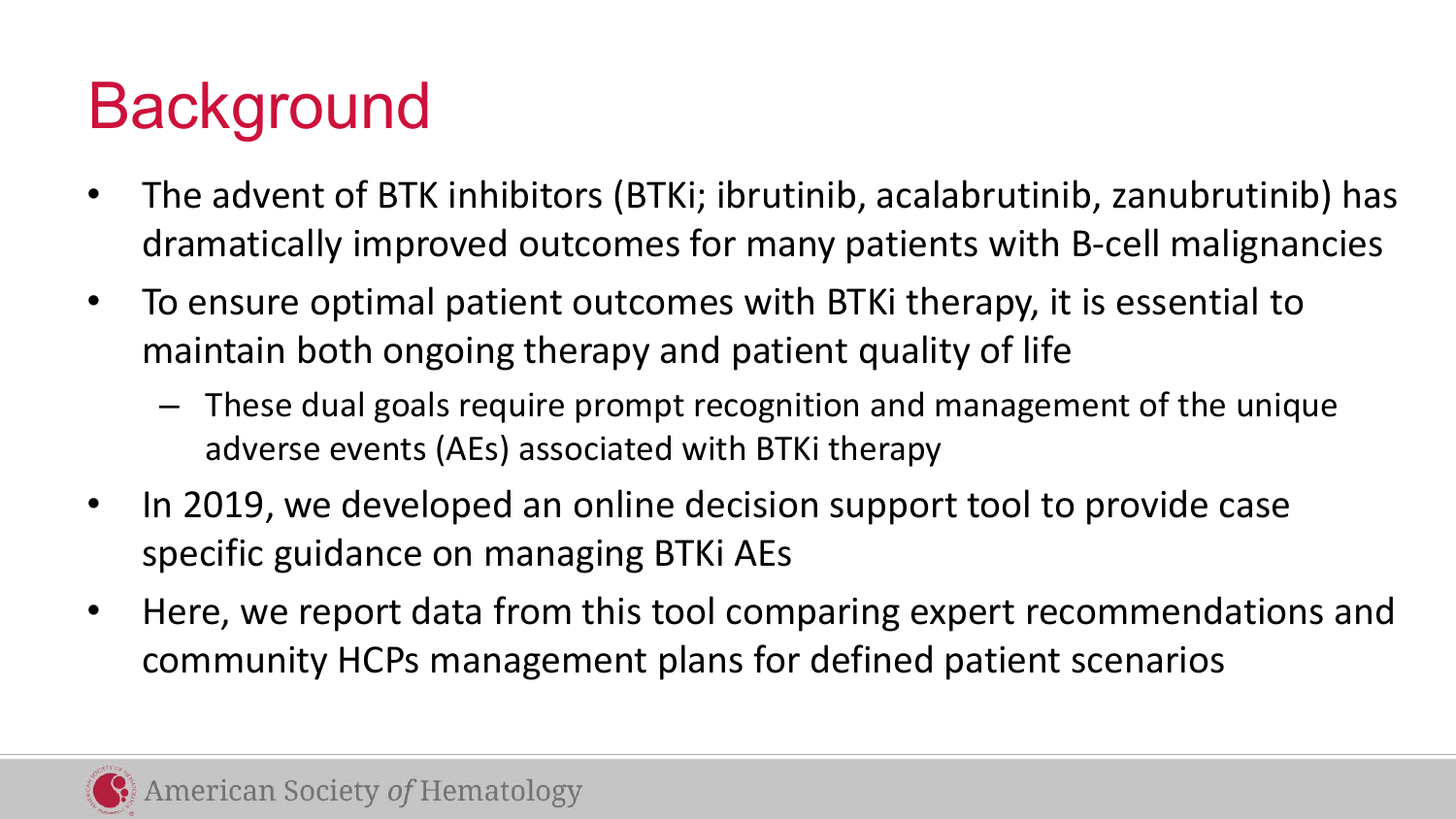## Tool Development

- 5 experts identified a simplified set of key questions on BTKi AEs
	- Experts: Jeremy S. Abramson, MD, MMSc; Farrukh T. Awan, MD; John P. Leonard, MD; Julie M. Vose, MD, MBA; and Christopher Flowers, MD
- In July 2019, these experts provided recommendations for managing distinct AE scenarios arising from the different combinations of the chosen characteristics



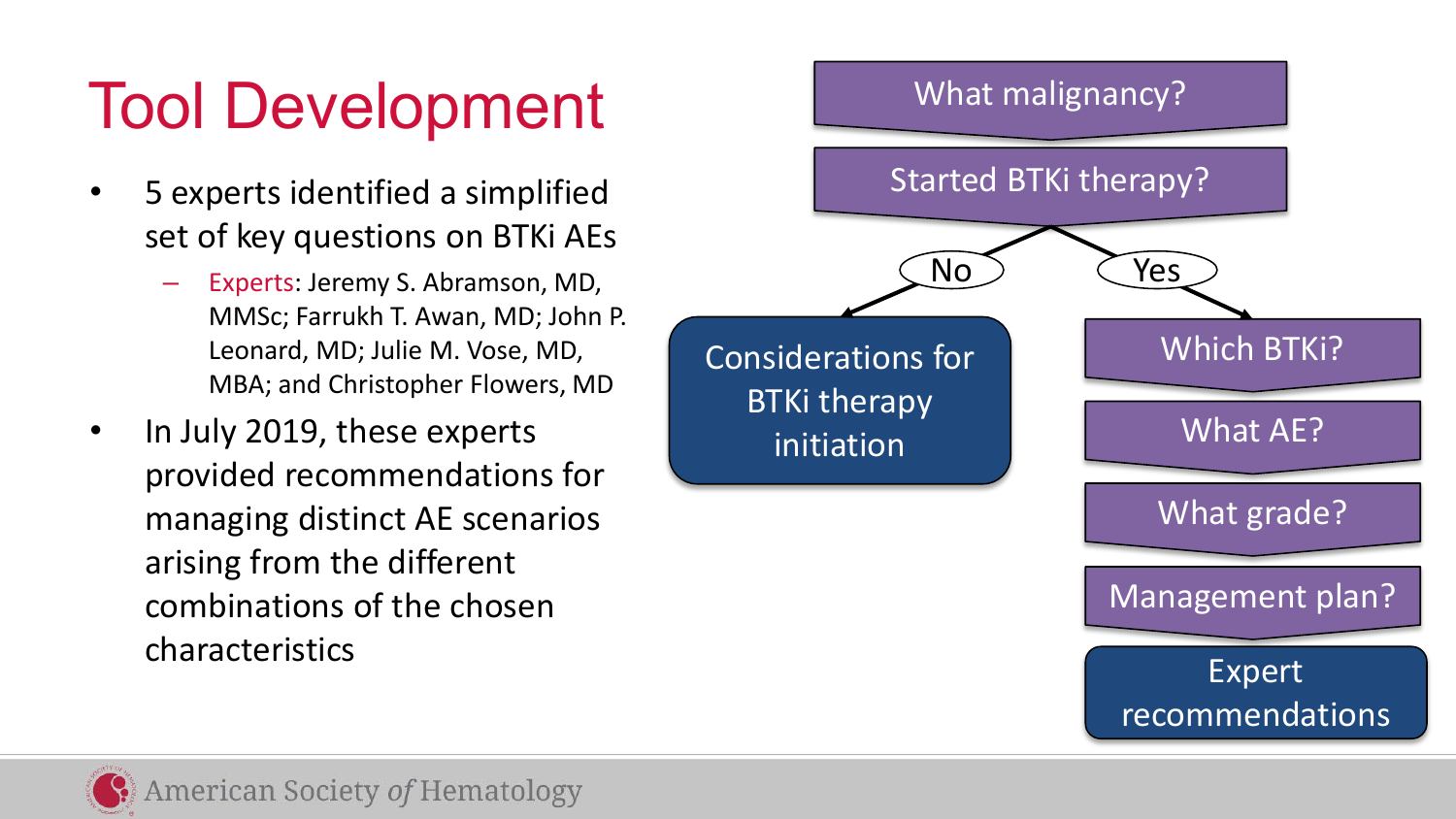## Demographics of Tool Participants: September 2019 - October 2020

• 970 complete cases entered by 532 distinct individuals

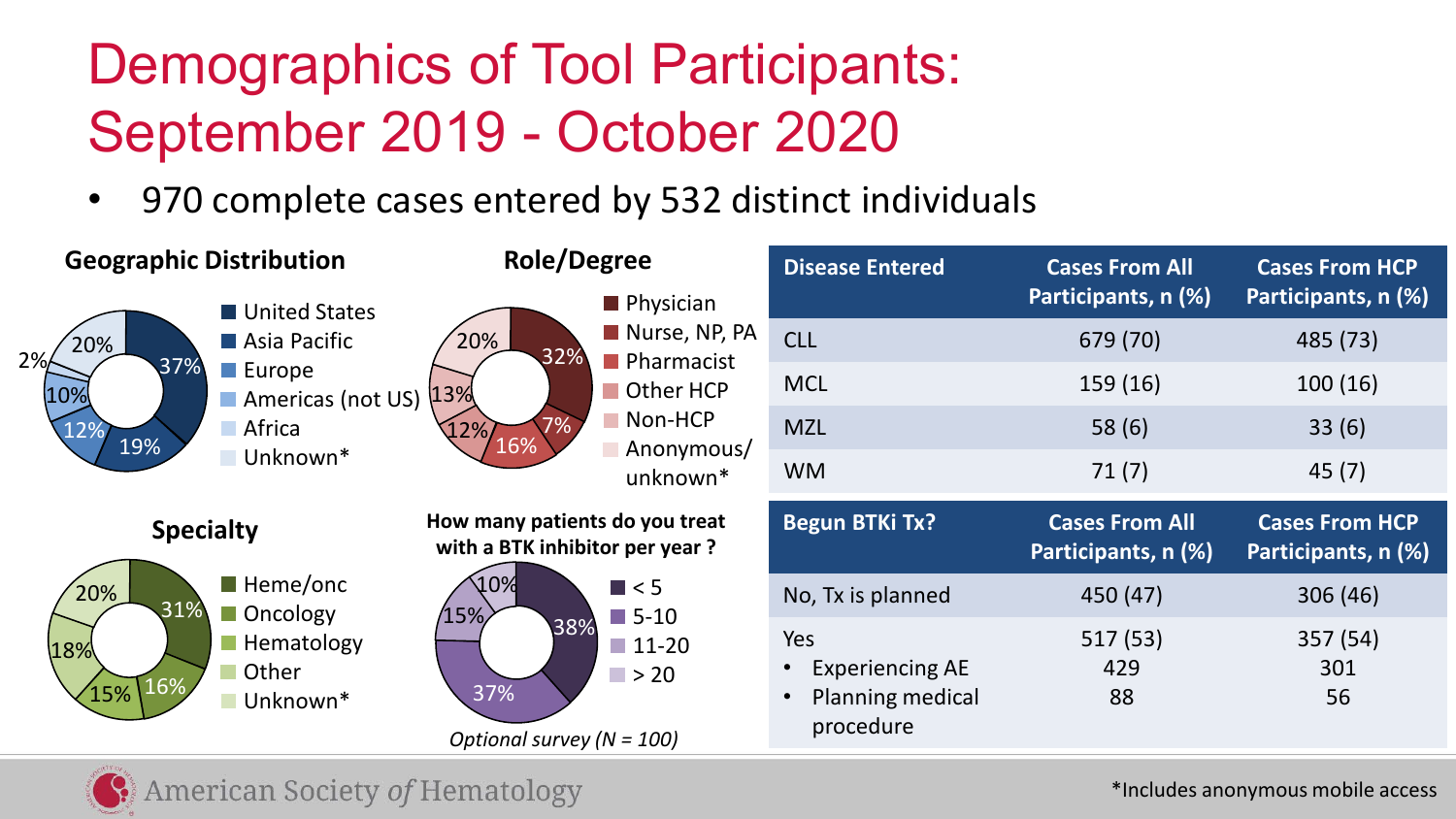### Patient Cases Entered Into Tool by HCPs: Type of AE  $(N = 301)$

**Ibrutinib (n = 251) Acalabrutinib (n = 50)** 



\*Mild/moderate includes grade 1-3 cytopenias and severe/life-threatening includes grade 3 neutropenia with infection or fever or grade 4 cytopenias. †Severe/life-threatening includes

#### **American Society of Hematology**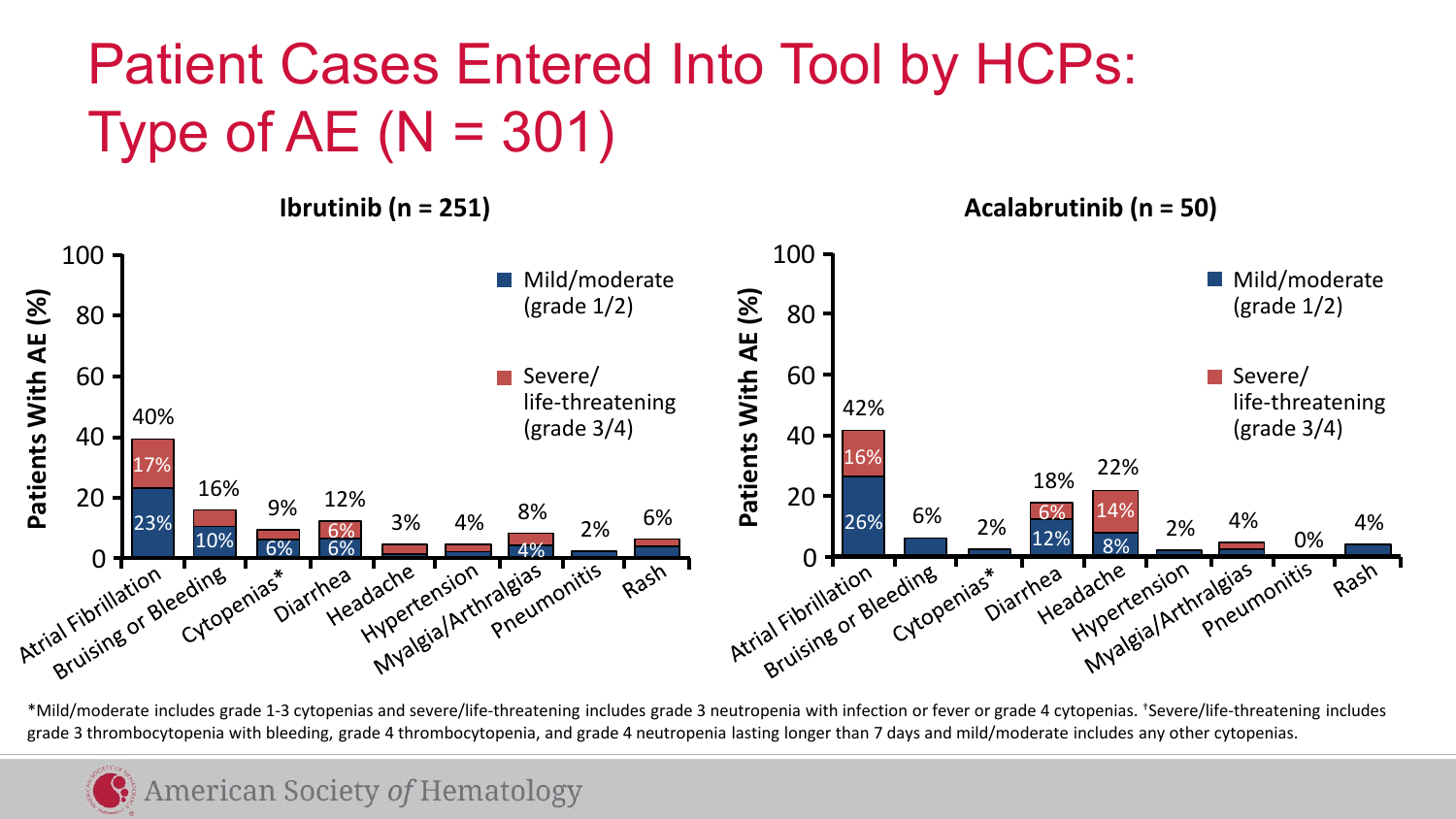### HCP Agreement With Expert Recommendations



\*Chi-square P value for HCP selection vs expert recommendations.

**American Society of Hematology** 

‡Fisher exact probability test (two-tailed) for HCP selection vs expert recommendations.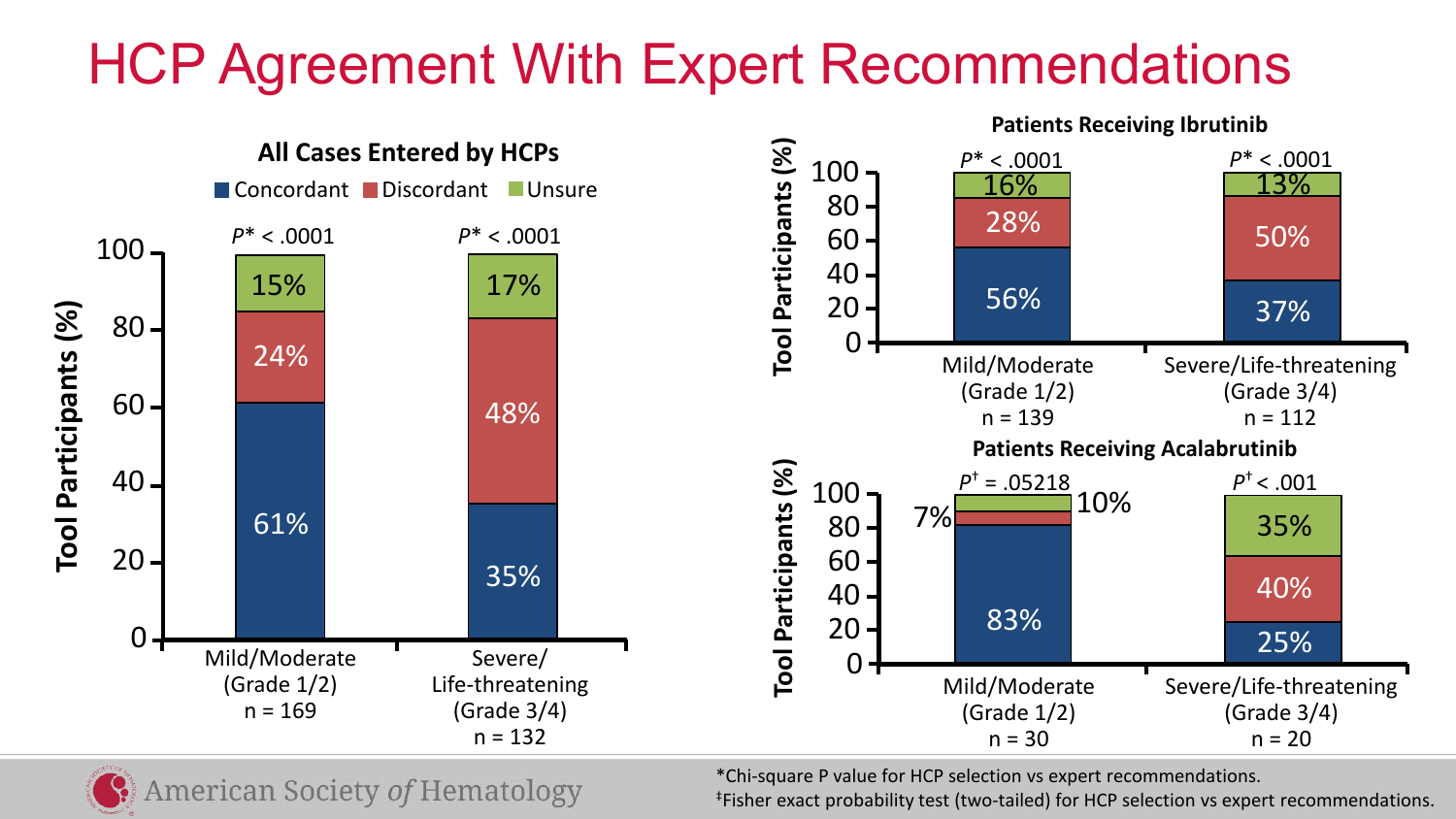# Example: Management of Atrial Fibrillation

| <b>Expert</b><br><b>Recommendations</b> | <b>Summary</b>                                                                                                                                                                                                                                                                                               |                  |
|-----------------------------------------|--------------------------------------------------------------------------------------------------------------------------------------------------------------------------------------------------------------------------------------------------------------------------------------------------------------|------------------|
| Grade 1/2                               | Cardiology consult<br>Treatment with BTKi can generally be<br>continued while rate control-directed<br>therapeutic interventions are initiated<br>• Use of concurrent anticoagulant<br>therapy needs to be assessed on a<br>case-by-case basis                                                               | Participants (%) |
| Grade 3/4                               | Cardiology consult<br>Hold BTKi until symptoms resolve and<br>there is adequate rate control<br>• After clinical resolution to grade < 3 or<br>baseline, BTKi can be resumed at the<br>same dose for the first occurrence or<br>can be dose reduced for recurrences<br>Discontinue for recurrence after dose |                  |

reductions (per package insert)

**Agreement With Expert Recommendations by Grade/Severity of Atrial Fibrillation**



\*Chi-square P value for HCP selection vs expert recommendations.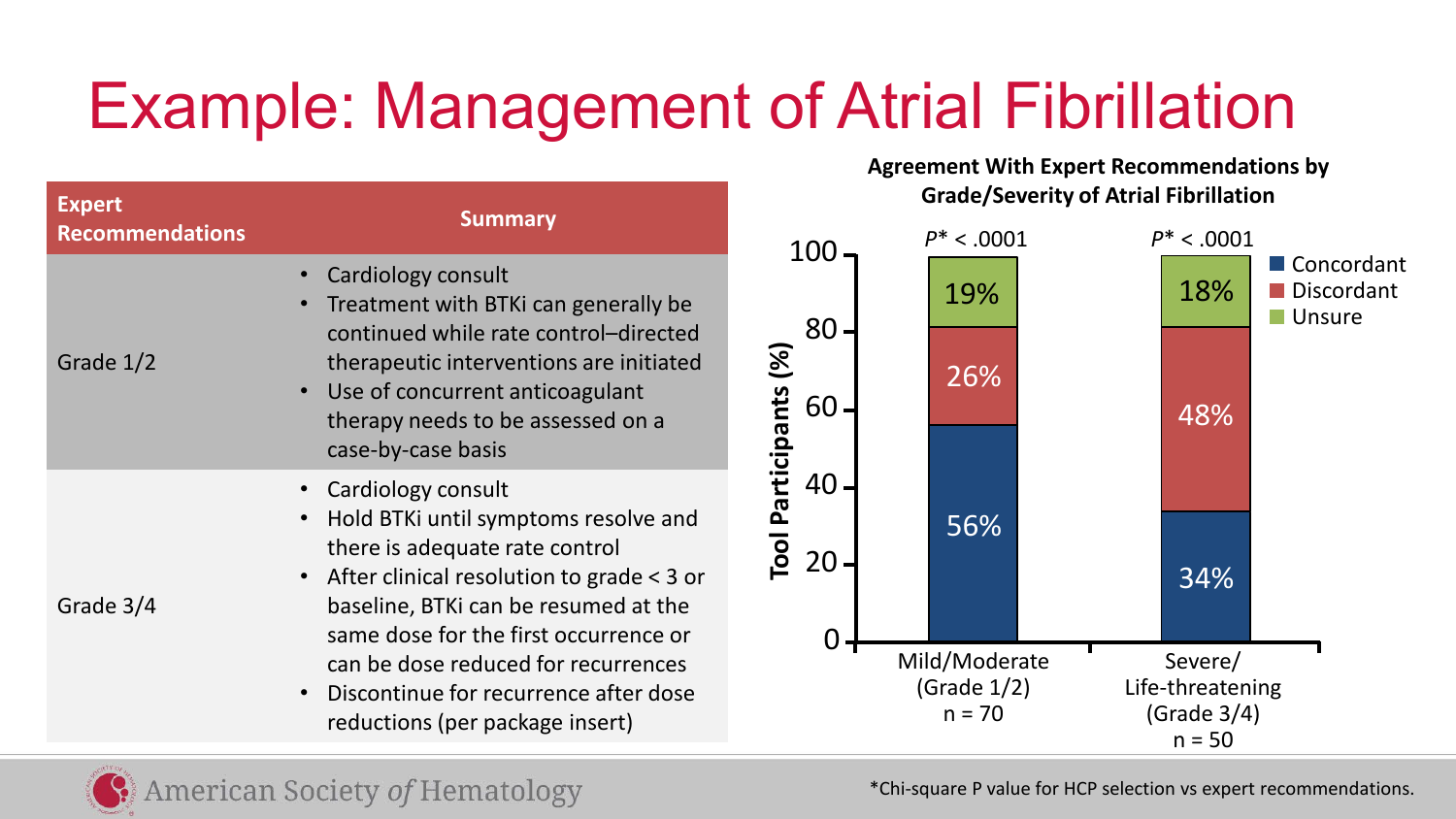### Impact of Tool on Planned HCP Clinical Practice

**Optional Survey: Did the Expert Recommendations Change Your Management Approach?**

#### **HCPs Whose Management Plan Was Different Than Expert Recommendations**